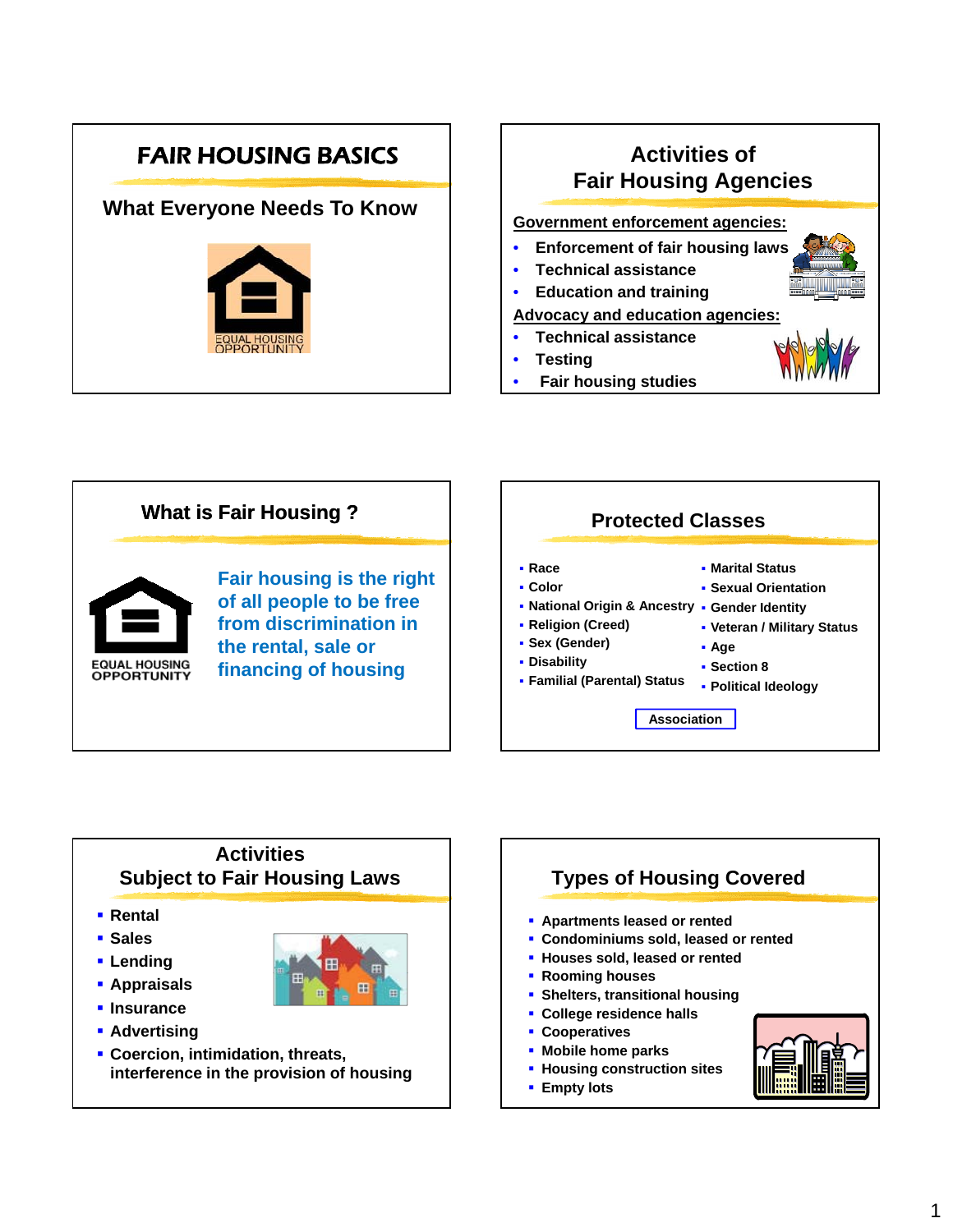# **Who Must Comply?**

**Property owners and managers Real estate brokers or agents**



**E** Mortgage lenders, financial institutions

**Housing developers and contractors** 

- **Advertising media**
- **Homeowner associations & condominium boards**
- **Public housing authorities**
- **Social service agencies who provide housing**
- **Maintenance staff**
- **Outside contractors (plumbing, landscaping, etc)**
- **Other residents**

## **Advertising Basics**

- **Fair housing laws cover all rental or sale advertising.**
- **The Equal Housing Opportunity logo or slogan conveys your fair housing policy to conveys your fair housing policy everyone.**
- **OK to advertise for:**
	- **families with children**
	- **people with disabilities**
	- **Section 8 voucher holders**
	- **military/veterans**

# **Application & Screening**

- **Set useful qualification standards**
- **Establish reasonable application/screening process and apply selection procedures consistently.**
- **Avoid off-the-cuff judgment calls or stereotyping of applicants.**
- **Document! Keep a clear paper trail to justify rental decisions.**



# **Application & Screening**

- **Represent availability accurately and avoid steering!**
- **Accept applications and negotiate, rent or sell to the first qualified individual.**
- **Apply deposits, fees, and rents to all applicants, regardless of their protected class.**



**For Rent** 

## **Race, National Origin and Ancestry Issues**

- **Avoid questions about citizenship unless there is a business reason to do so**
- **E** Apply the same charges to all residents
- **Treat residents respectfully and provide prompt services to all**



# **Tenancy Policies and Rules**



- **Set clear policies and rules (why is each rule needed?)**
- **Have written policies Have written and rules**
- **Give a copy to all staff and residents**
- **Apply rules equally**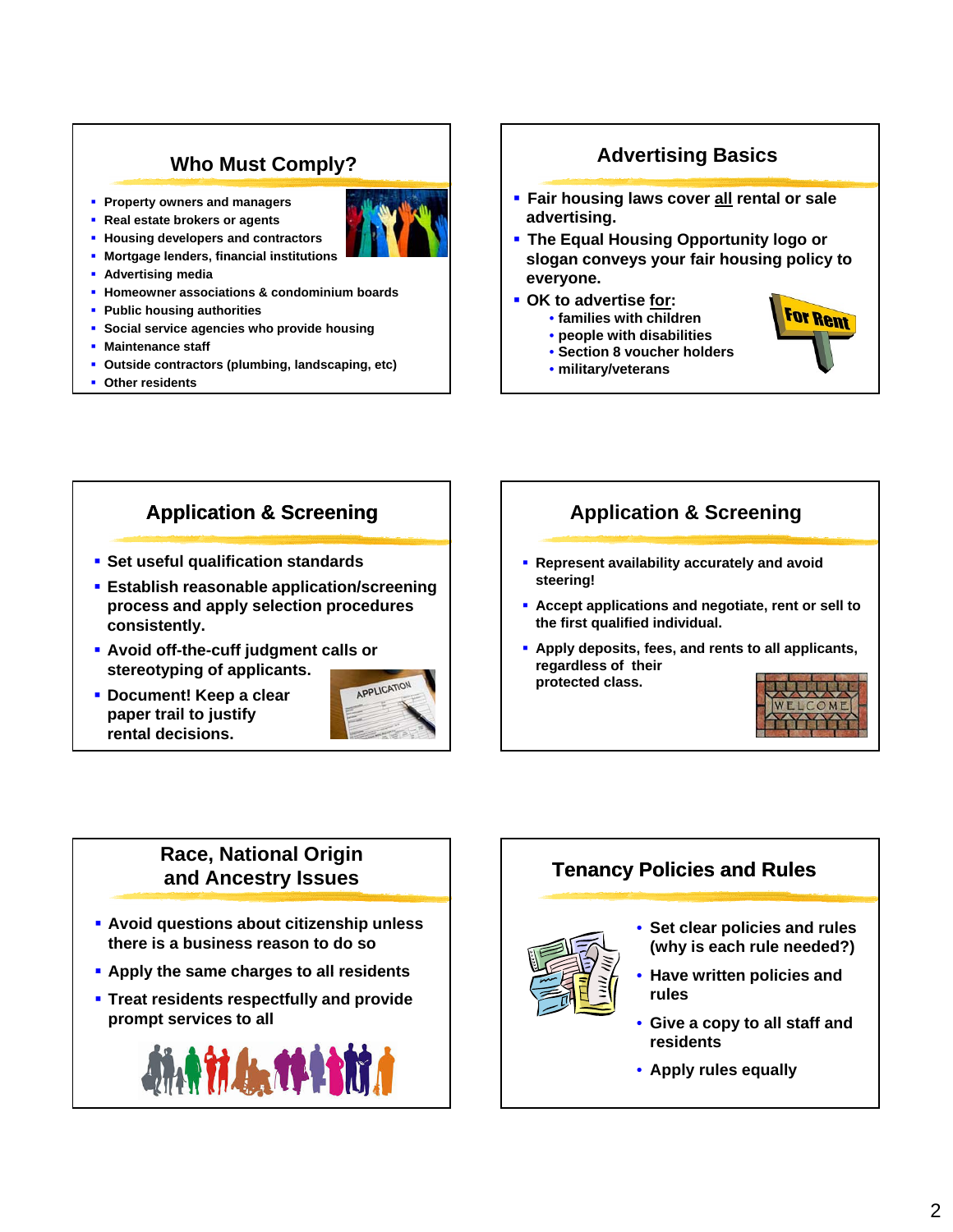#### **Harassment**



- **Sexual harassment**
- **Harassment due to protected class, such as race, national origin, disability, or sexual orientation**



## **Domestic Violence & Fair Housing**

- **~90% of the time, women are DV victims**
- **Neutral "zero tolerance for violence" policies applied equally policies applied can adversely impact female DV victims**
- **Don't assume a DV survivor will bring trouble to the community**





# **Families with Children**

#### **Familial Status = Parental Status**

- **The presence of one or more children under the age of 18 in the household**
- **Parent, step-parent, adoptive parent, guardian, foster parent or custodian of a minor child**
- **Pregnant woman or someone in the process of acquiring legal custody of a child**



# **Families with Children**

**Housing providers must:**

- **rent to qualified families with children**
- **integrate families with children throughout the community**
- **set rules that don't target children**



# **Housing for Older Persons Act of 1995 (HOPA)**

- **Housing specifically designed and operated for older persons**
- **Housing for people who are all 62 or older**
- **55+ housing (80% occupancy requirement)**
	- **Provider must demonstrate intent to serve 55+ population**
	- **Verification of occupancy**
- **Can convert to HOPA**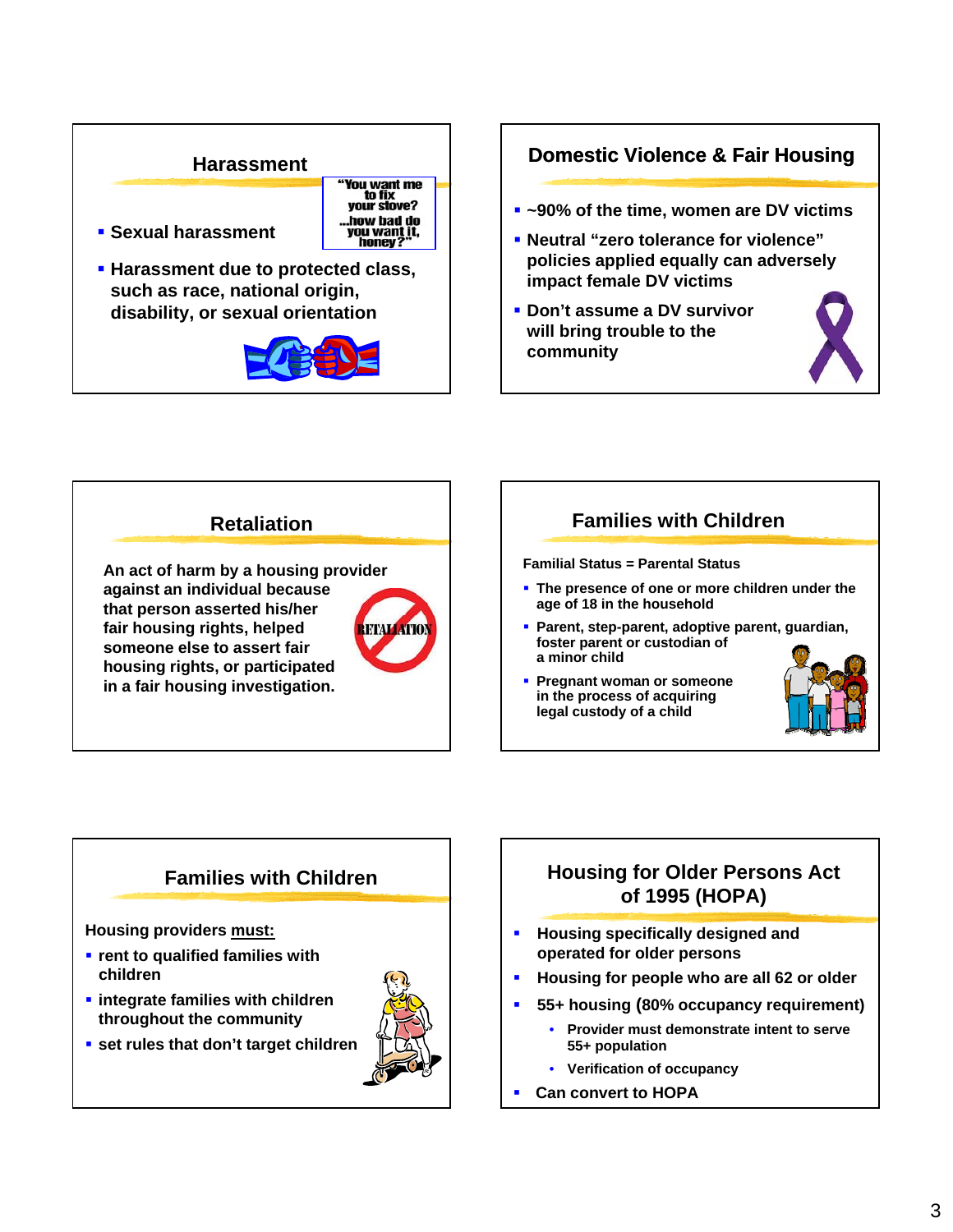# **Occupancy Standards**

**Can set reasonable occupancy standards.**

**HUD: 2-per-bedroom occupancy policy reasonable**

#### **Factors** to consider –

- **Size of bedrooms and unit**
- **Configuration of unit**
- **Age of children**
- **Physical limitations (septic, sewer, etc.)**
- **State or local laws**

### **Occupancy Standards – King County and Seattle example**

**70 sq. ft. minimum = first 2 people + 50 sq. ft. for each additional person**

#### **How to Establish an Occupancy Standard:**

- **Measure**
- **Find the applicable local code**
- **Be prepared to substantiate business-related factors**



## **Gender Identity**

**A protected class under state and local fair housing laws – defined as a person's identity, expression, or physical characteristics, whether or not traditionally associated with one's biological sex or one's sex at birth.**

## **Veterans and Military Status**

**An honorably discharged veteran or an active or reserve member in any branch of the armed forces of the United States, including the National Guard,** 

**Coast Guard, and Armed Forces reserves.**



# **Section 8 Voucher Program**

**Fair housing ordinances that protect people with Section 8 vouchers and others who participate in similar subsidized housing programs:**

- **Seattle**
- **Bellevue**
- **Redmond**
- **Kirkland**
- **Unincorporated King County**